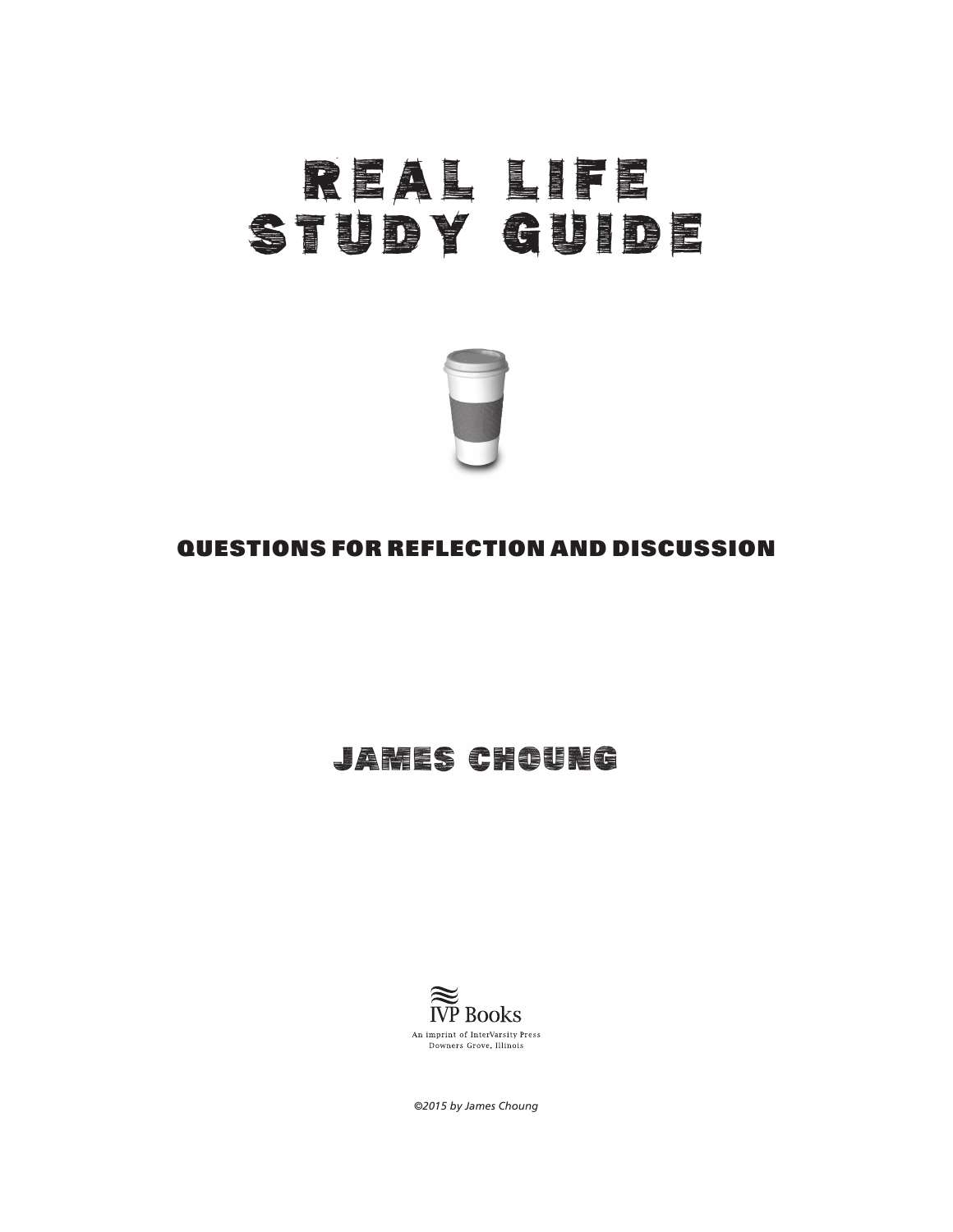### BEFORE WE START

#### **and**

# PROLOGUE: Generations

- 1. In the introduction, Doug says: "We're just not sure what the kingdom is supposed to mean in our everyday lives." In what ways, if at all, do you relate to this statement? Why?
- 2. What do you think every Christian should be able to do? Why do you think people have a hard time living that out?
- 3. In what ways are evangelism and discipleship held together in your faith communities? In what ways have you seen them divorced?
- 4. Dallas Willard said: "In a pluralistic world, a religion is valued by the benefits it brings to its nonadherents." What do you think about this statement? Why?
- 5. In the prologue, Stephen faces the prospect of discipling a younger Christian named Jared. How would you feel if you were faced with a similar prospect?
- 6. As he discerns his call, Stephen wonders, "I know I'm not *supposed* to think this, but if we were *really* faithful to Jesus, wouldn't we all go into full-time ministry?" How do you feel about his statement?
- 7. Bridge outlines the spiritual question of the day for four generations:
	- Boomers (born 1943–60): *What is true?*
	- Xers (born 1961–81): *What is real?*
	- Millennials (born 1982–2002): *What is good?*
	- iGens (born 2003+): *What is beautiful?*

Which generation's question do you identify with most (even if it's not technically your generation) and why?

8. Given that millennials have the cultural attention, how would you answer their spiritual question of the day: *What is good?* In what way does the Christian faith bring good "in *this* world and not just in the world to come"?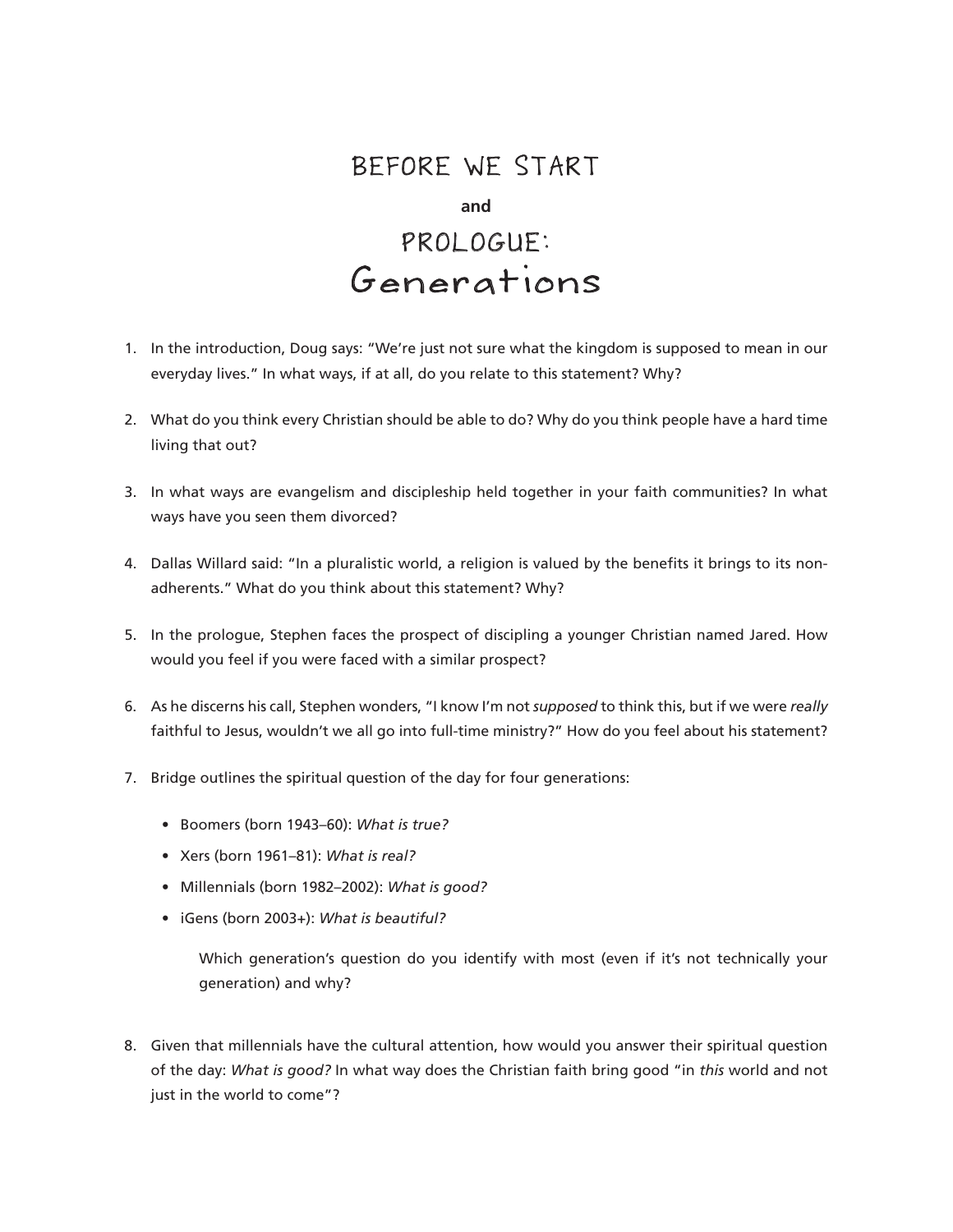# PART 1: Skeptic

- 1. According to Bridge, what is the goal of a disciple? How did disciples in Jesus' day go about their training?
- 2. How does the view of discipleship in Jesus' day differ from views of discipleship today? What are the implications of these potential differences on Christian communities today?
- 3. How does Bridge define a skeptic? When discipling skeptics, what are you trying to do? Why is that important?
- 4. Think of people in your life who don't trust Christians or Christianity. Why do you think they—or *you*—have a hard time trusting Christians or the Christian faith?
- 5. In light of the spiritual question of the day, in what ways would building trust with boomers differ from building trust with Xers? How about Xers and millennials?
- 6. What is the difference between *relational* and *communal* trust? Why are both needed?
- 7. In what ways could you take the next step this week in helping build *relational* trust between you and a skeptic? A potential first step: Who could you approach to ask if you could hear their spiritual story, and then do your best to simply listen well?
- 8. Also, in what ways could you take the next step this week in building *communal* trust—credibility for Christianity as a whole—between a skeptic and the believing community?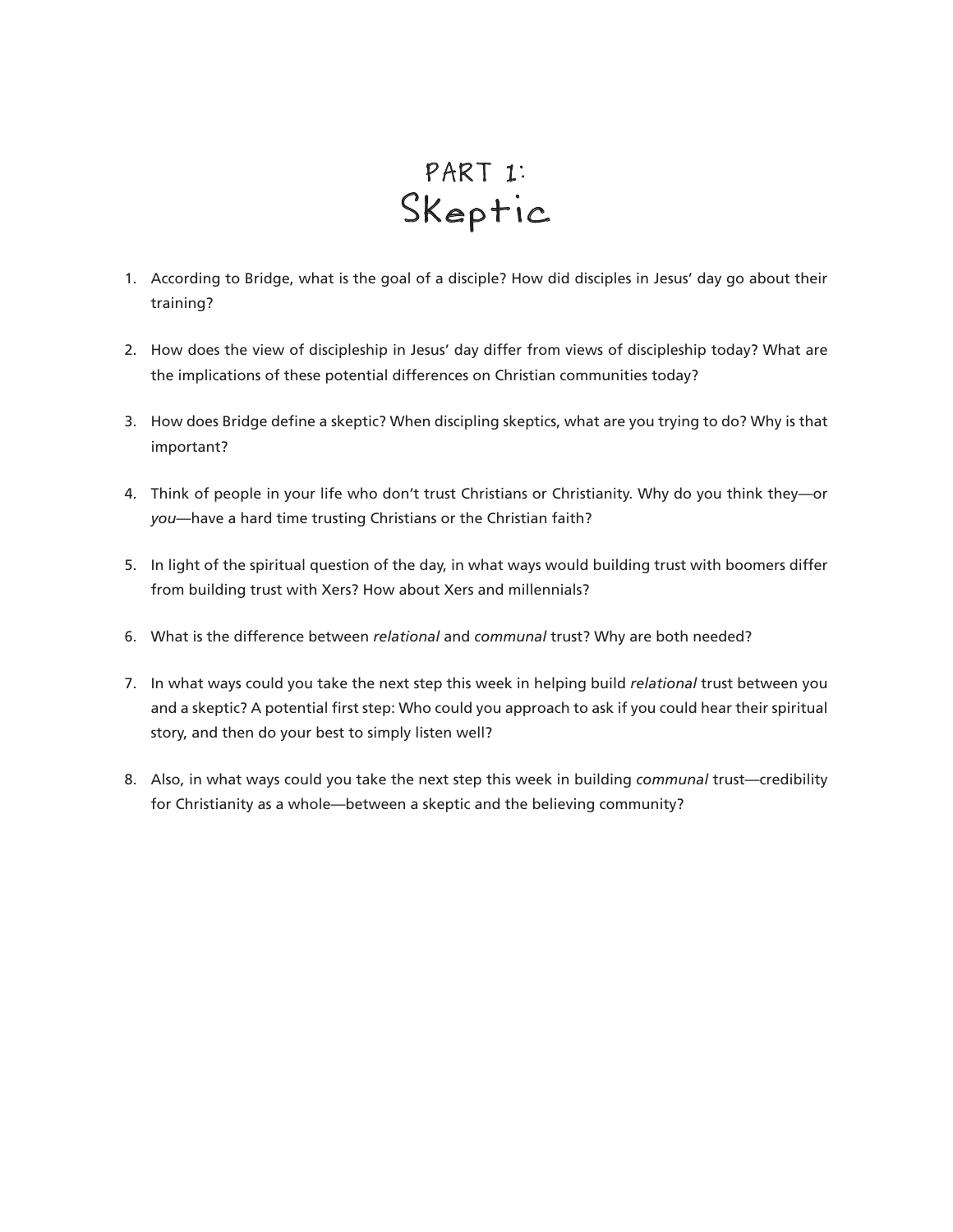# PART 2: Seeker

- 1. How does Bridge define a seeker? When discipling a seeker, what are you trying to do?
- 2. What is the difference between "grace-heavy" and "truth-heavy" faith communities? Give reasons for why one of these descriptions best fits the style of your faith community.
- 3. Think of the people around you who trust a specific Christian or the general Christian and still are not Christians. Why do you think they have a hard time taking the next step of becoming a Christian?
- 4. In what ways can you humbly, winsomely—yet intentionally—invite or challenge seekers around you to take the next step of faith this week?
- 5. Bridge makes a case for being intentional with seekers to help them with next steps. Do you find her case convincing? Why or why not?
- 6. Bridge describes the process "God-watching" as we interact with our friends who don't yet know Jesus. In what ways could you start being a "God-watcher" in not only your own life but also the lives of others?
- 7. In this story, Jared has an experience with God that leads him to give his life to Jesus before he would've called himself a Christian. In what ways can we help our friends experience God as a way to learn more about him?
- 8. If you can, identify someone who might be ready to hear the Big Story from you this week. What next steps will you need to take in preparing to share that story? If you can't identify someone, for whom could you start intentionally praying so that you could have such an opportunity?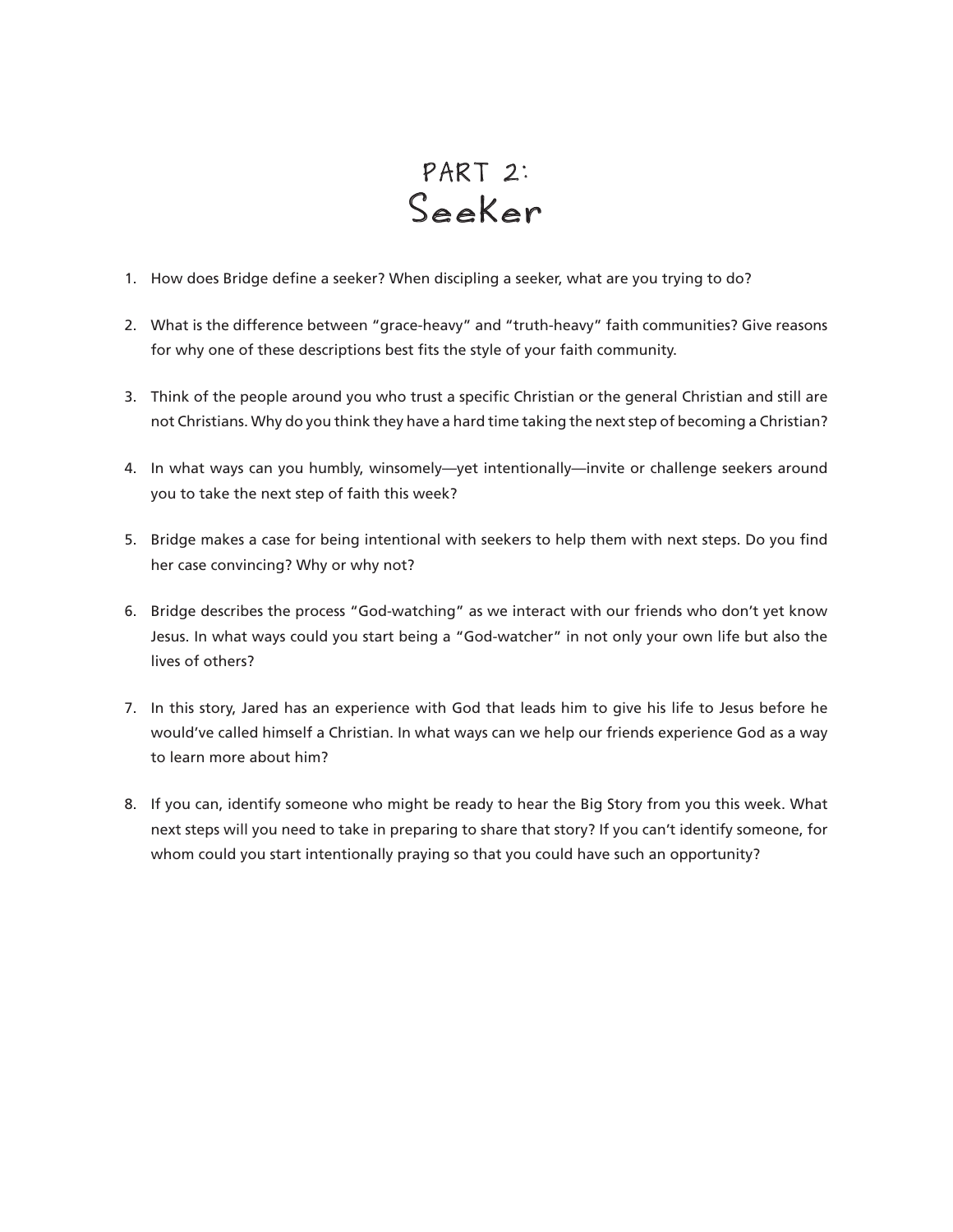# PART 3: Follower

- 1. In what ways do you expect God to speak to you in your everyday life? If you don't expect God to speak to you, why not?
- 2. To help discern what God might be saying, Bridge offers four questions:
	- Is it biblical?
	- What does the community say about it?
	- What would you do if fear were absent?
	- Does it display the fruit of the Spirit?

In what ways do you find her questions helpful? Which questions feel particularly important for you?

- 3. According to Bridge, what is the main thing that every follower of Jesus should be able to do? What do you think or feel about her answer?
- 4. How do other spiritual disciplines—such as praying, reading the Bible or being part of Christian community—fit into hearing God's voice? In what ways have your spiritual disciplines helped you hear God more clearly?
- 5. How does "obeying what we hear" affect our spiritual lives?
- 6. Speaking in broad generalities, Bridge describes the high point of church services in various faith communities:
	- Protestants/evangelicals: *the sermon*
	- Catholics/highly liturgical settings: *the Eucharist*
	- Charismatics: *musical worship or prayer ministry*
	- Millennials: *response*

Describe how your faith community falls into one of these categories, if at all.

- 7. Why is it important to debrief the way we respond to God's voice in community?
- 8. In what ways can you create spaces for people to hear and respond to God's voice this week? How would you help them debrief their experiences?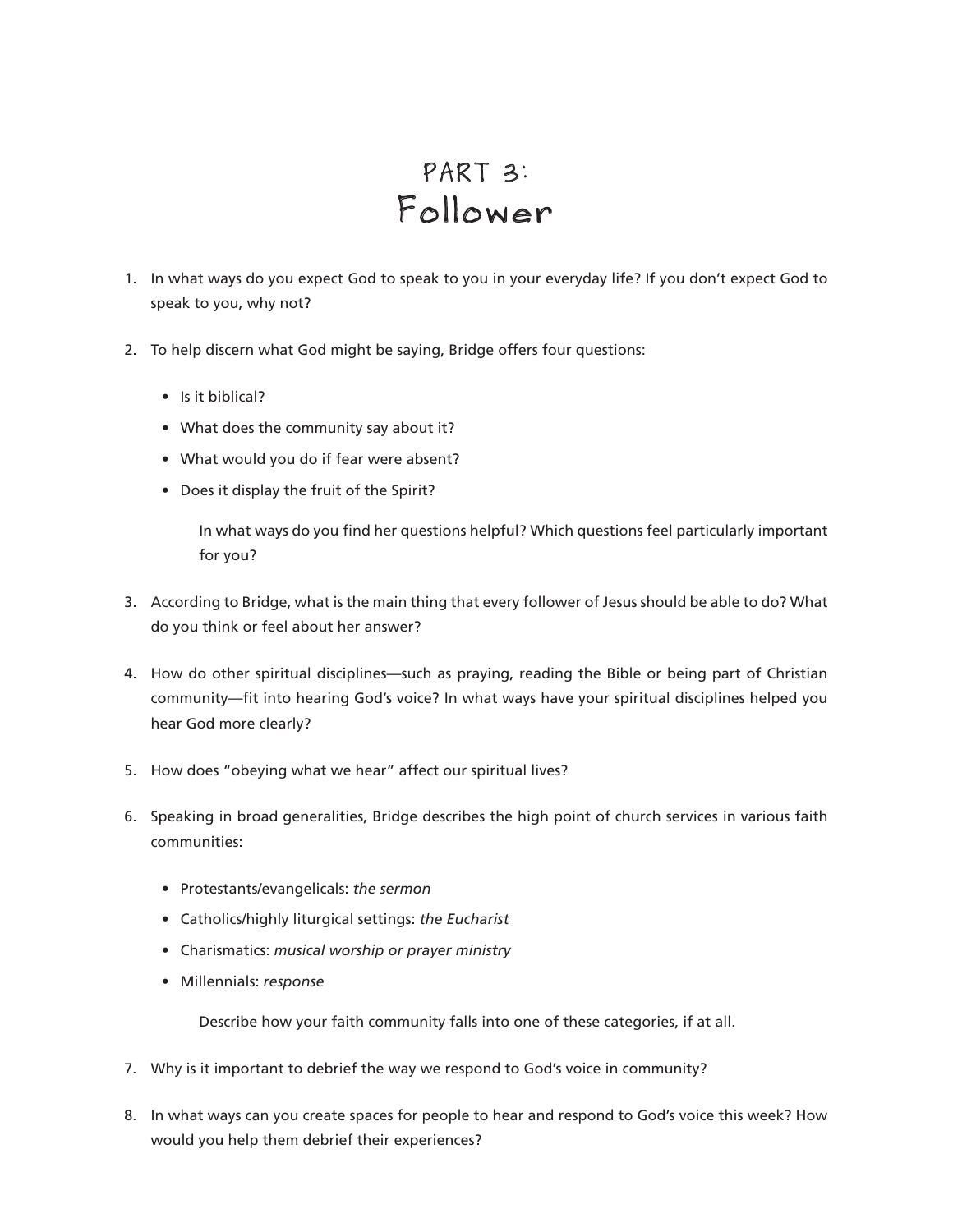# PART 4: Leader

- 1. Describe a time when you led something that did not go well. What did you need to make it go better?
- 2. In the story, Bridge gives a strong critique of Stephen's leadership: "You're babying him!" In what ways are we tempted to baby the people we are called to serve?
- 3. What is Bridge's definition of a leader? What does she think you should do to help a leader flourish?
- 4. What is the difference between *power* and *privilege*? What are we supposed to do with power and privilege?
- 5. In light of ministry, Bridge defines *power* as the resources needed and *authority* as the right to act. In what ways have you seen power given but not authority? In what ways have you seen authority given but not power?
- 6. Think of a potential leader you know. What power and authority could you provide for him or her this week?
- 7. In light of the *power* and *privilege* distinction, Bridge makes a case for ethnic identity development as a part of our faith journey. Do you agree or disagree? Why?
- 8. Leaders need to stay connected to Jesus. In what ways could you help *leaders* remain *followers*?